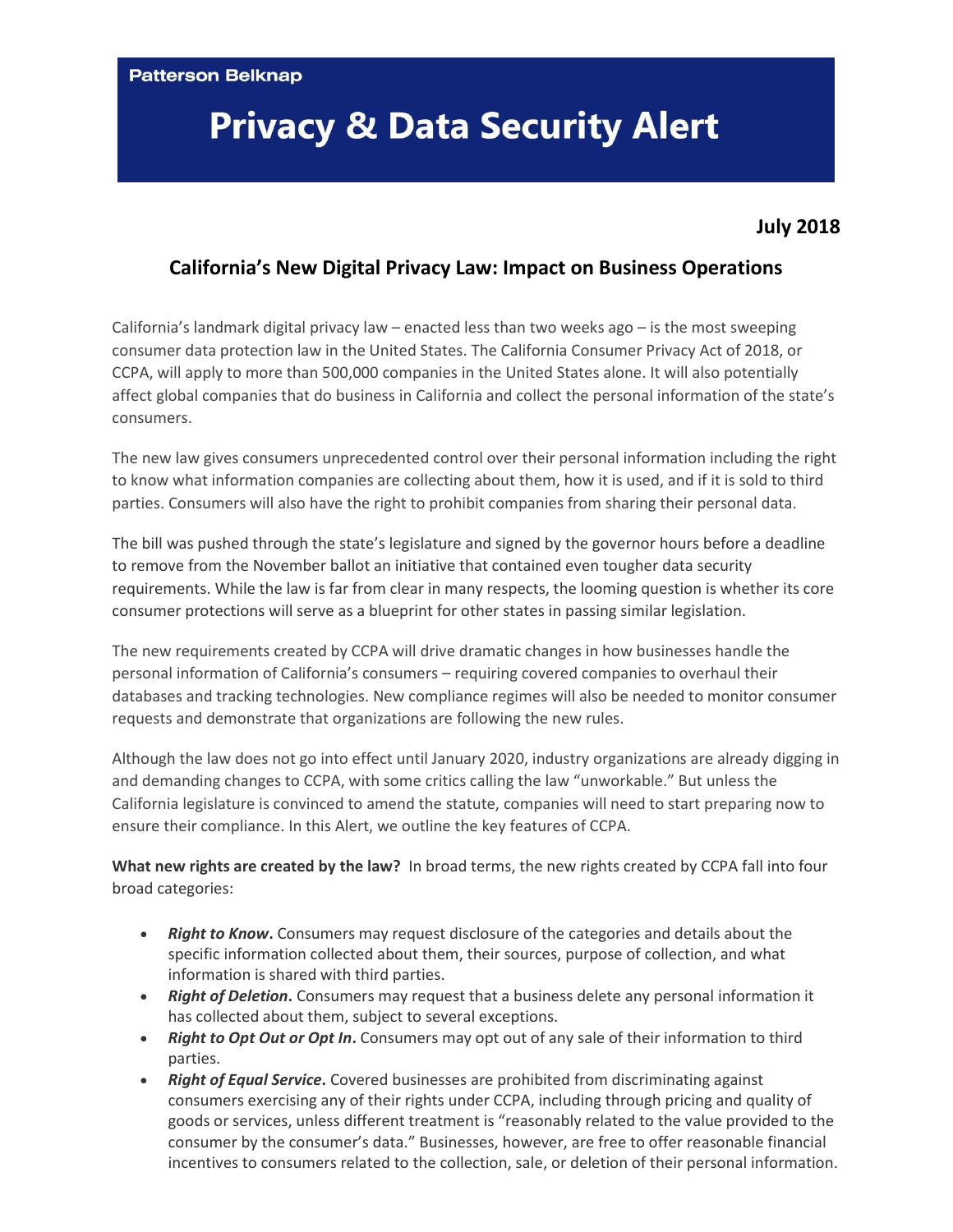**What companies are affected?** A covered "business" is any for-profit entity that "does business in the state of California;" has at least \$25 million in annual revenues; holds the personal data of 50,000 people, households, or devices; or that receives at least half of its revenue in the sale of personal data. Practically speaking, this far-reaching definition will cast a wide net, sweeping up small, yet profitable, businesses that do business in California, wherever located. The law contains a series of exemptions – such as healthcare data covered by the Health Insurance Portability and Accountability Act, consumer report data governed by the Fair Credit Reporting Act, and personal information collected pursuant to the Gramm-Leach-Bliley Act. But the law, as written, applies to entities covered by these laws *if* they collect and process *other* information about California consumers.

**What information is affected?** CCPA's definition of personal information is uniquely broad, including any information that identifies or relates to, directly or indirectly, a particular consumer. Examples include:

- *Unique Identifiers*. This category includes a consumer's name, alias, postal address, unique identifier, internet protocol address, electronic mail address, account name, Social Security number, driver's license number, and passport number.
- *Protected Classifications*. This category covers protected classifications under California or federal law (such as race, gender, disability, and others protected by antidiscrimination laws).
- *Commercial Information*. This category includes records of property; products or services provided, obtained, or considered; or other purchasing or consuming histories or tendencies.
- *Internet Data*. This category includes internet or other electronic network activity information, including but not limited to browsing history, search history, and information regarding a consumer's interaction with a website, application, or advertisement.

The statute also covers a laundry list of other types of personal information, including biometric data, geolocation data, and educational information.

"Personal information" does not include information that is publicly available or that is de-identified  $$ i.e., information that cannot reasonably identify the consumer or device. Notably, the initiative has a narrow definition of what is "publicly available," limiting it to information that is "lawfully made available from federal, state or local government records or that is available to the general public."

**What must businesses do to comply?** Covered businesses will be required to make substantial changes in the way they handle consumer information and will need to create new compliance programs to document their efforts. By way of example, to comply with the "right to know" – consumers' right to know how their personal information is used – businesses will need to provide at least two methods by which consumers can get in touch with them, including a toll-free telephone number and website address. Other contact methods may include mailing address, email address, web portal, or any method approved by the Attorney General. Then, each business will need to create a compliance process to respond and to document its actions in accordance with the law.

**Enforcement?** Although the California Attorney General will have the right to enforce the law, there is also a private right of action for unauthorized access to a consumer's "nonencrypted or nonredacted personal information." If a company fails to address an alleged violation within 30 days, fines stack up quickly to the tune of \$7,500 per violation.

We will continue to monitor developments related to CCPA and will post updates on our blog, [https://www.pbwt.com/data-security-law-blog/,](https://www.pbwt.com/data-security-law-blog/) and send out updates as circumstances merit.

Please contact us with any questions.